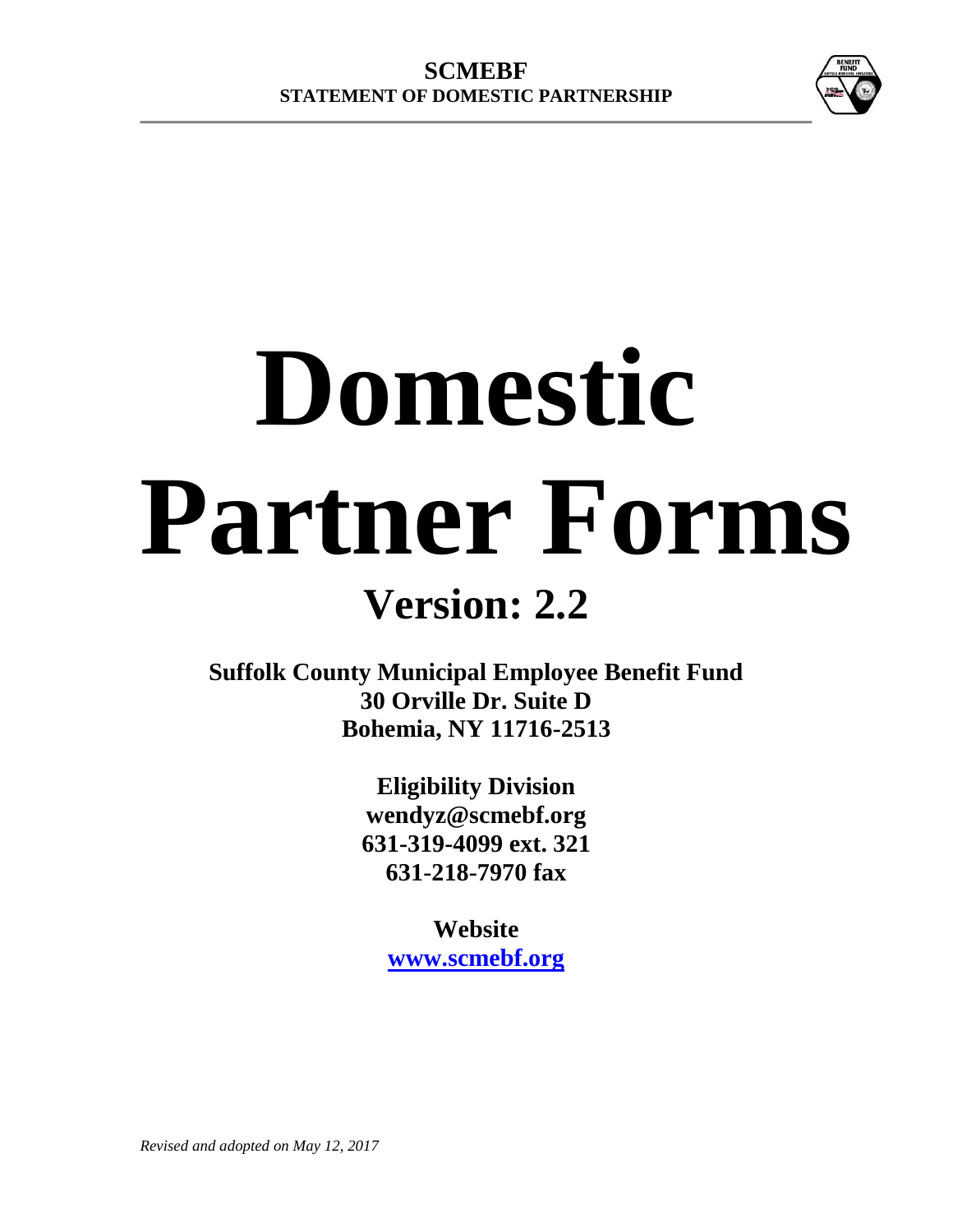## **SCMEBF STATEMENT OF DOMESTIC PARTNERSHIP**



#### **Member Information**

| Name:                                                                                     | Soc. Sec.                                       |  |  |  |  |  |
|-------------------------------------------------------------------------------------------|-------------------------------------------------|--|--|--|--|--|
|                                                                                           | Number:                                         |  |  |  |  |  |
| Daytime Phone<br>Number:                                                                  | Home Phone<br>Number:                           |  |  |  |  |  |
|                                                                                           | Date of                                         |  |  |  |  |  |
| Residence                                                                                 | Birth:                                          |  |  |  |  |  |
| Address:                                                                                  | Gender:                                         |  |  |  |  |  |
| Street:                                                                                   |                                                 |  |  |  |  |  |
| City/State:                                                                               | Zip                                             |  |  |  |  |  |
|                                                                                           | Code:                                           |  |  |  |  |  |
| <b>Partner Information</b>                                                                |                                                 |  |  |  |  |  |
| Name:                                                                                     | Soc. Sec.                                       |  |  |  |  |  |
|                                                                                           | Number:                                         |  |  |  |  |  |
| Daytime Phone                                                                             | Home Phone                                      |  |  |  |  |  |
| Number:                                                                                   | Number:                                         |  |  |  |  |  |
|                                                                                           | Date of                                         |  |  |  |  |  |
| Residence                                                                                 | Birth:                                          |  |  |  |  |  |
| Address:                                                                                  | Gender:                                         |  |  |  |  |  |
| Street:                                                                                   |                                                 |  |  |  |  |  |
| City/State:                                                                               | Zip                                             |  |  |  |  |  |
|                                                                                           | Code:                                           |  |  |  |  |  |
| <b>Declaration</b>                                                                        |                                                 |  |  |  |  |  |
| We, the                                                                                   |                                                 |  |  |  |  |  |
| undersigned                                                                               | and —                                           |  |  |  |  |  |
|                                                                                           | (Print Member's Name)<br>(Print Partner's Name) |  |  |  |  |  |
| declare that                                                                              | we agreed to live as domestic                   |  |  |  |  |  |
| on                                                                                        | partners in a<br>(Insert Date)                  |  |  |  |  |  |
| committed relationship of mutual support and caring as defined in this document, and that |                                                 |  |  |  |  |  |

we have so lived since that time. We further state that since that time we have held ourselves out publicly to be each other's sole domestic partner and intend to remain in such a committed relationship for the foreseeable future. To demonstrate our status as Domestic Partners, and as proof of benefit eligibility as established by Suffolk County Municipal Employees Benefit Fund, we are duly sworn and declare to meet the specified Domestic Partner criteria and can **provide a minimum of four (4) documents from the accompanying list with at least three (3) from Section A**.

*Revised and adopted on May 12, 2017*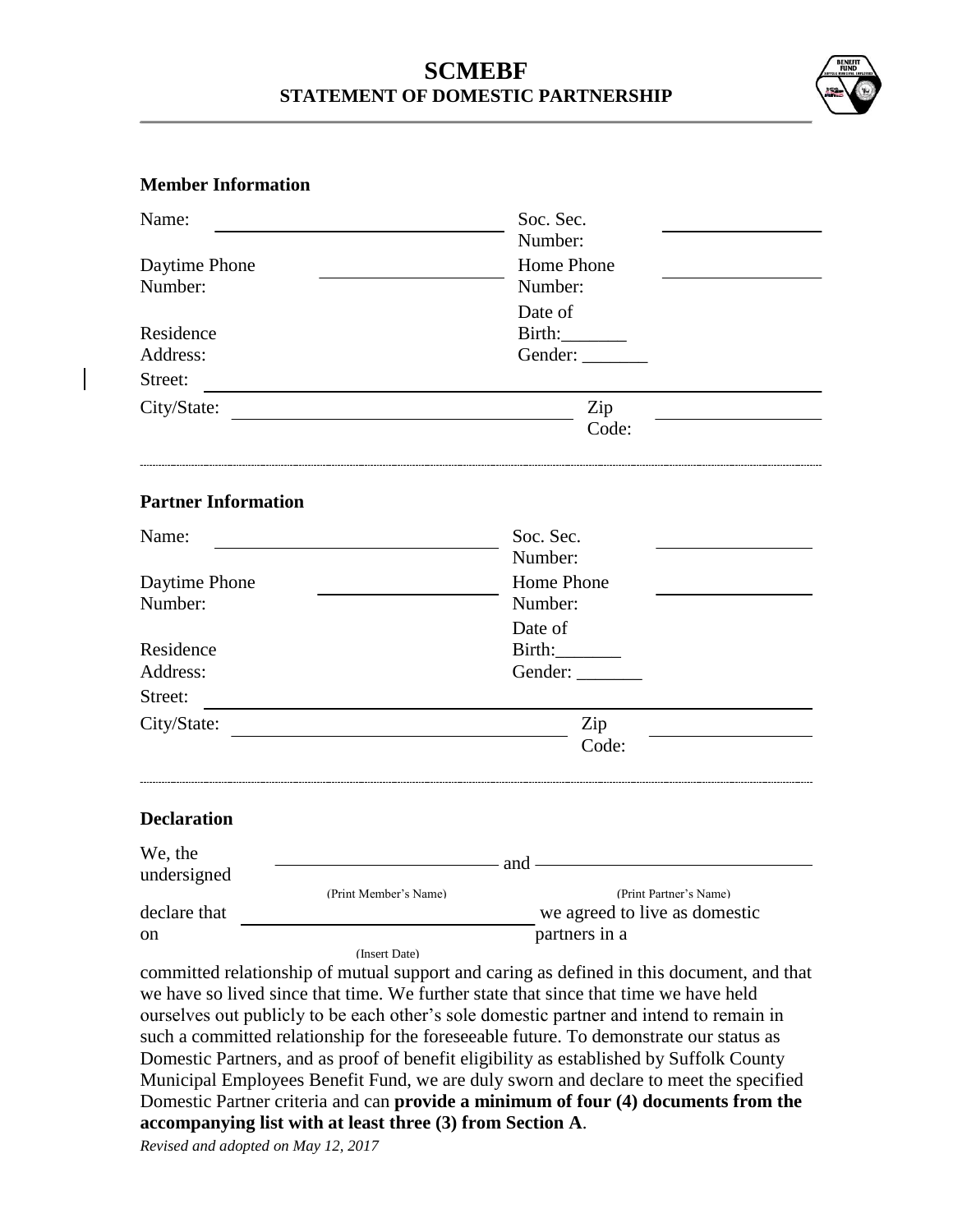

I, the member, affirm that I will file a Termination of Domestic Partnership Form within 14 days of the date I / my partner no longer meets one or more of the qualifying criteria. I also understand that any false or misleading statement made to receive benefits for which I or my Domestic Partner do not qualify will subject me to financial responsibility for any benefits paid on behalf of my partner, or his/her dependent child including a suspension of my benefits until any payments made on behalf of an ineligible dependent are fully satisfied.

#### **Acknowledgements (The member must initial after each acknowledgement)**

- 1. Domestic partners are subject to the same plan provisions and requirements as a spouse.
- 2. Domestic partners may only be added as a dependent while an Active Member with the Fund and cannot be added as a Retiree.
- 3. SCMEBF reserves the right to request current proof, at any time, that my partnership meets the joint residency and financial interdependence eligibility criteria, and I agree to provide SCMEBF with supporting documents.
- 4. It is our understanding that the value of the contributions made by SCMEBF towards the cost of domestic partner coverage for the provided plans is treated as taxable income to me, the member unless my domestic partner qualifies as a dependent under Internal Revenue Code 152. The same rule applies to the coverage for the dependent children of my domestic partner. However, SCMEBF will not assume any responsibility for any tax or reporting obligation that might result from me or my domestic partner from these acknowledgements.
- 5. We have provided the information in this Statement knowing the SCMEBF will be relying on the acknowledgements made in this Statement and will grant benefits to us based on such reliance.
- 6. We understand that making any false or misleading declarations and acknowledgments in this Statement of Domestic Partnership or failure to notify SCMEBF of any change in status as domestic partners could result in the SCMEBF ceasing the benefits to either or both of us, and any dependent child(ren), if applicable.
- 7. We understand that SCMEBF rules on domestic partners may be revised or amended by the Fund at any time and that our continued coverage will be subject to those changes.
- 8. We understand that we must comply with the SCMEBF's annual re-enrollment for eligibility on July  $15<sup>th</sup>$  of each year.
- 9. I understand that I will file a Termination of Domestic Partnership Form within 14 days of the date I / my partner are no long living together or when my Domestic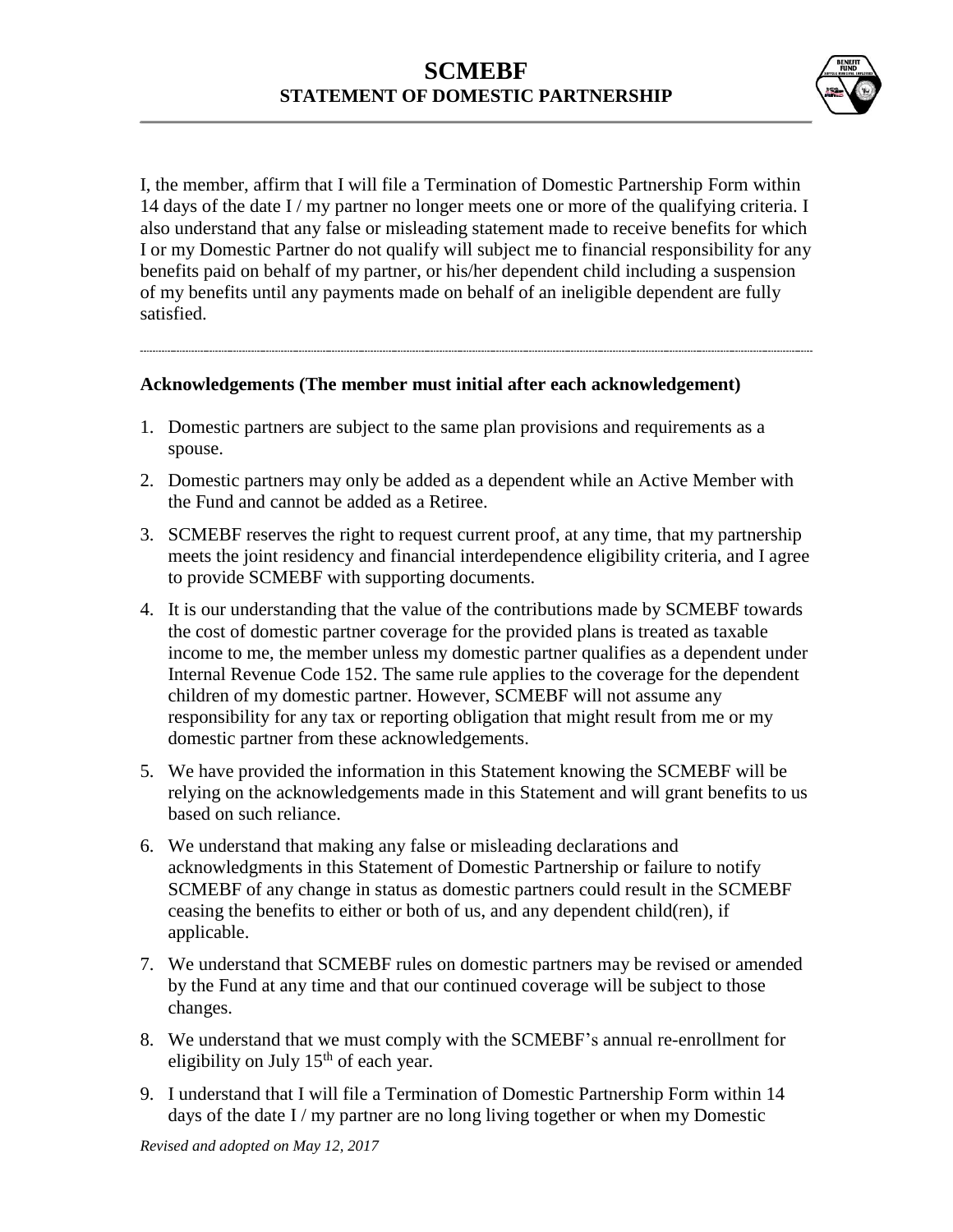

Partnership no longer meets the minimum qualifications set forth by the SCME Benefit Fund. If at any time benefits are paid for my no longer eligible domestic partner, I acknowledge that I am, as the Fund member, financially responsibility to repay the SCME Benefit Fund for any benefits paid on behalf of my domestic partner, or his/her dependent child.

10. We affirm and declare under penalty of perjury that the statements made above are true and complete to the best of our knowledge.

| Print Name:                                             |                  | Print Name:             |                   |
|---------------------------------------------------------|------------------|-------------------------|-------------------|
| (Member's Name)                                         |                  | (Partner's Name)        |                   |
| Signature:                                              |                  | Signature:              |                   |
| (In presence of notary)                                 |                  | (In presence of notary) |                   |
|                                                         |                  |                         | For use by Notary |
| State of                                                |                  |                         |                   |
| County of                                               | $)$ ss.:         |                         |                   |
| Subscribed and sworn to (of affirmed) before me<br>this |                  | day of                  |                   |
| , by                                                    |                  | (Day)                   |                   |
| (Year)<br>(Month)                                       | (Name of signer) |                         |                   |
| (Signature of Notary)                                   |                  |                         |                   |

(Seal of Notary)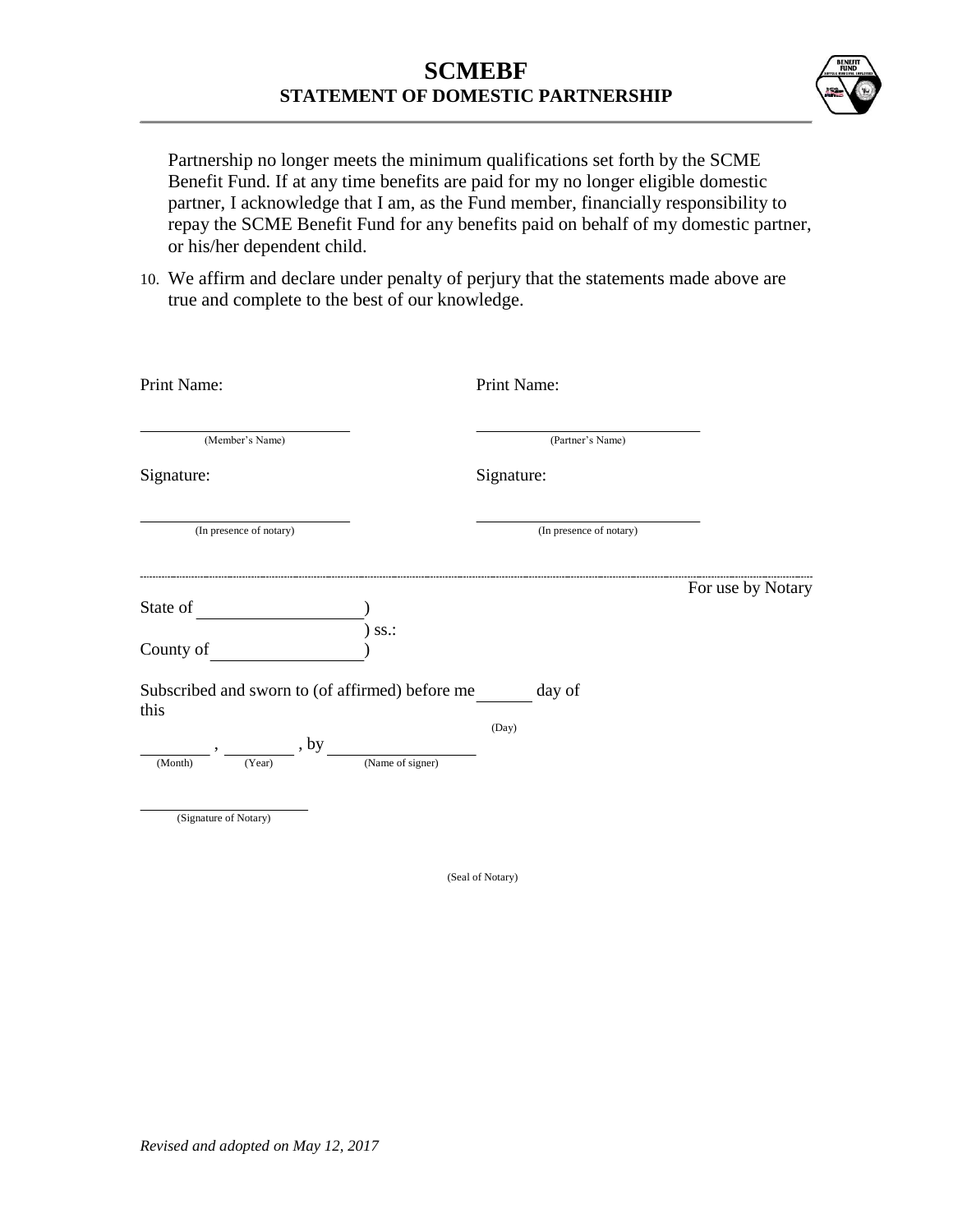# **SCMEBF STATEMENT OF DOMESTIC PARTNERSHIP**



#### **Criteria**

**Domestic Partners** are defined as two individuals who, together, each meet **ALL** the following criteria:

- 1. Are at least eighteen (18) years old, and mentally competent to consent to contract.
- 2. Not legally married, nor the domestic partner of any other person, during the time the subject domestic partnership existed.
- 3. Are not related by blood closer than permitted under marriage laws of the State of New York.
- 4. Have entered the domestic partner relationship voluntarily, willingly and without reservation.
- 5. Have entered a relationship which is the functional equivalent of a marriage, and which includes all the following:
	- a. Living together as a couple
	- b. Mutual support for each other
	- c. Mutual caring and commitment to each other
	- d. Financial interdependence
	- e. Joint responsibility for necessities of life
- 6. Reside together as a couple in the same residence, at the same address, on a continuous basis, and have done so for at least one (1) year prior to submitting this application.
- 7. Have not been registered as a member of another domestic partnership within the last two (2) years prior to date of application.
- 8. Intend to continue the domestic partner relationship indefinitely, with the understanding that the relationship is terminable at will of either partner.

Signature Member

Signature Domestic Partner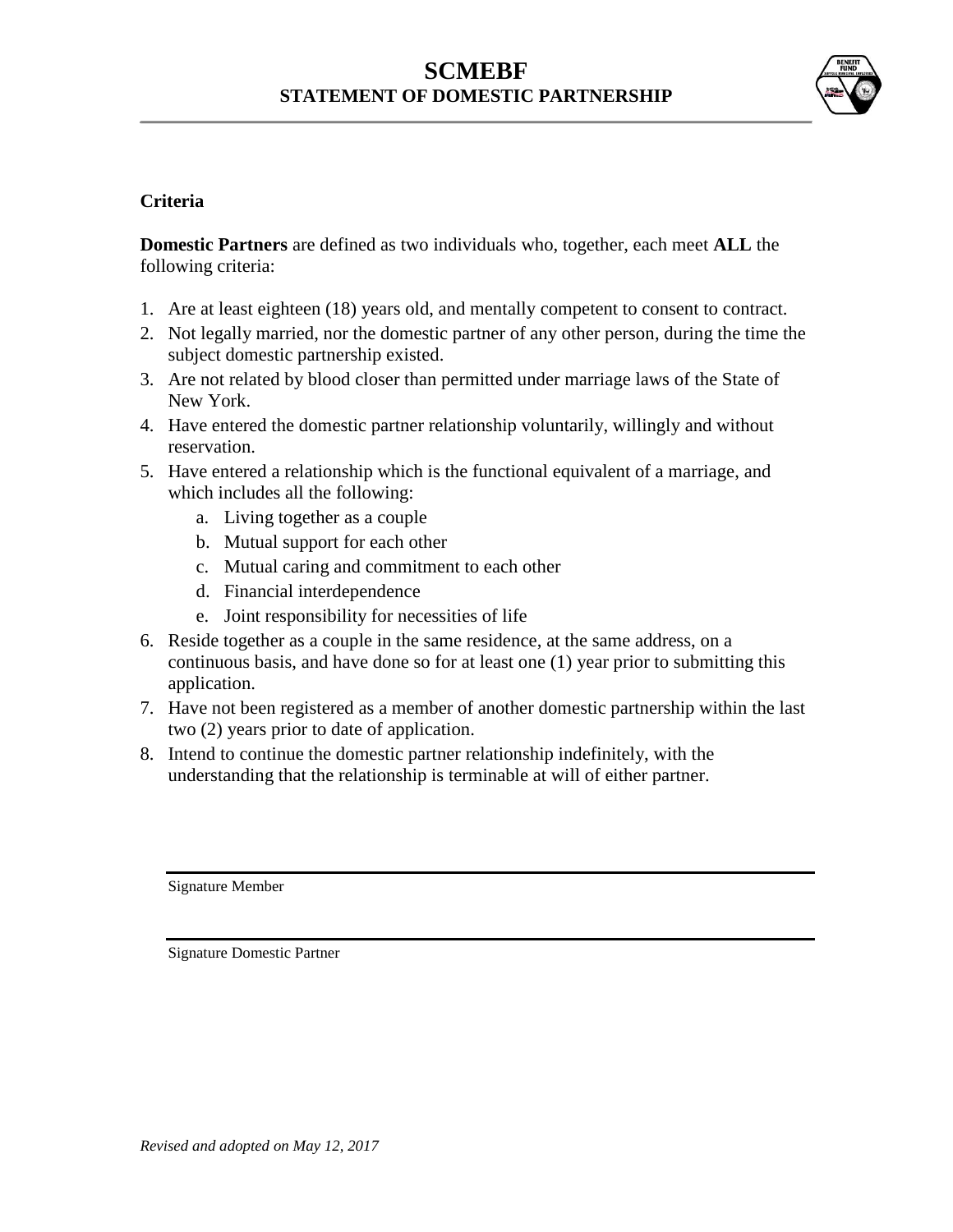

#### **Provide at least four (4) documents from the accompanying list with at least three (3) from Section A and one (1) from Section B.**

#### **The documents must show financial interdependence for the period during which it is claimed that the domestic partnership existed.**

#### **Section A [Need three (3)]**

- o Joint bank account
- o Joint ownership of our residence and joint homeowners' insurance policy
- o Joint responsibility for child care (e.g., school documents, guardianship)
- o Mutually granted durable powers of attorney
- o Joint ownership or holding of investments
- o Both listed as tenants on the lease of a shared current primary residence and joint renters' or insurance policy
- o Mutually granted authority to make health care decisions (e.g., health care proxy/power of attorney)
- o Most recent Federal tax return on which my partner is claimed as a dependent for Federal tax purposes
- o Designated as beneficiary under the other's life insurance policy, retirement benefits account, Will or executor of each other's Wills
- o An affidavit by corporate creditor or other disinterested third-party qualified to testify to partners' financial interdependence.
- o A certified Civil Union License

#### **Section B [Need one (1)]**

- o Joint obligation on a loan joint debit or credit card(s)
- o Status as authorized signatory on the partner's bank account(s).
- o Registration as Domestic Partners in a municipality that has established such a procedure (e.g., Suffolk, Nassau, New York City)

#### **All documents written in a language other than English must be accompanied by a translation, with the translator's notarized signature.**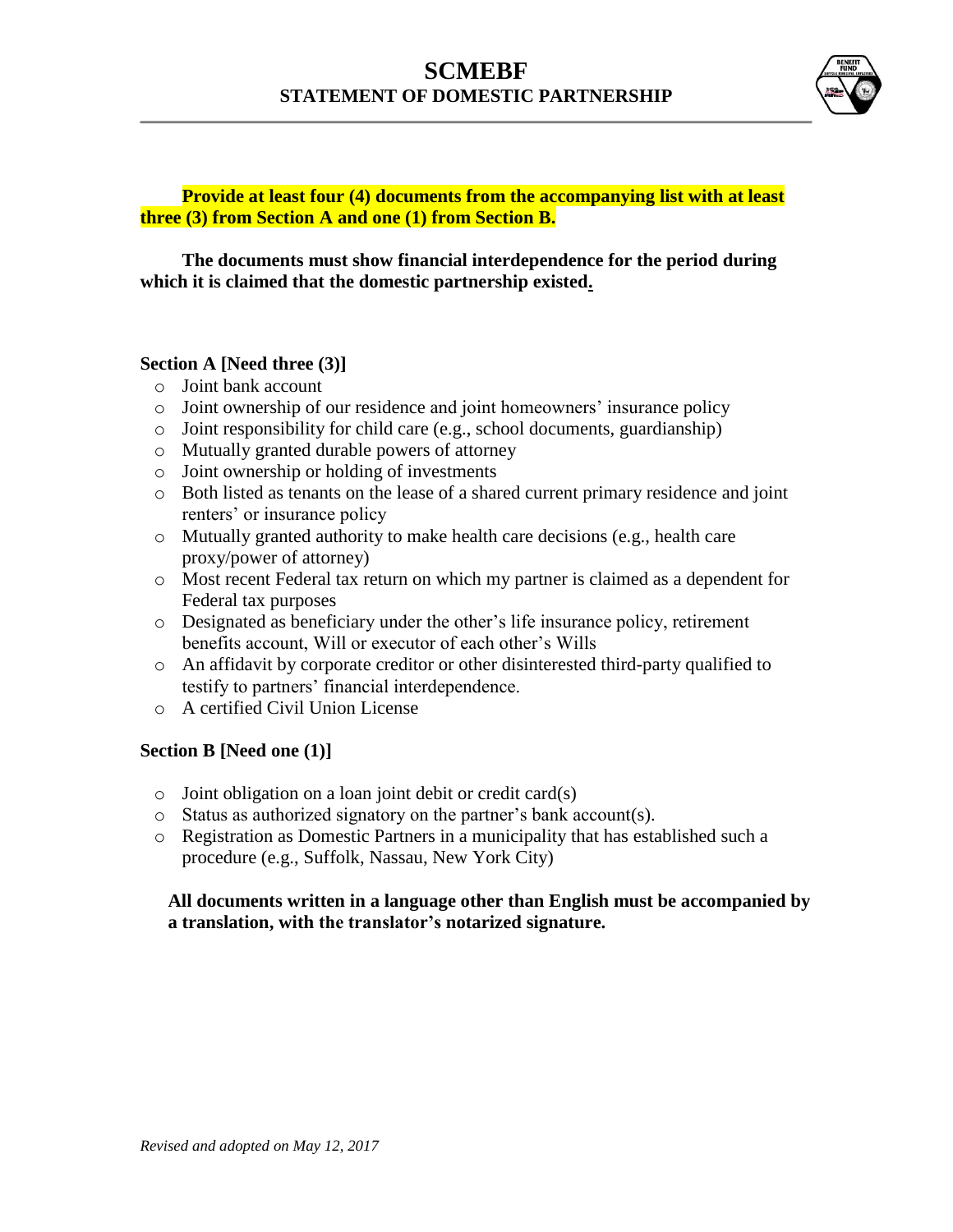

#### **DOMESTIC PARTNER DEPENDENCY AFFIDAVIT**

|                          | (domestic partner)          | (domestic partner social security number)   |
|--------------------------|-----------------------------|---------------------------------------------|
|                          |                             |                                             |
|                          | (member)                    | (social security number)                    |
|                          |                             | is a member of the Fund and who resides at: |
|                          | (member's complete address) |                                             |
| <b>STATE OF</b>          | ) ss.:                      |                                             |
| <b>COUNTY OF</b>         |                             |                                             |
|                          |                             | _, being duly sworn deposes and says, under |
| (name of covered member) |                             |                                             |
| penalty of perjury:      |                             |                                             |

#### **(Circle 1 or 2)**

1. That as stipulated in Internal Revenue Code Section 152, my domestic partner is dependent upon me for financial support and accordingly, I am permitted to list him/her as a dependent on my income tax returns for income tax purposes, as provided for in the Internal Revenue Code, and, if available, as is evidenced by my annexed income tax returns for the most recent calendar year, **OR**

2. That I make this affidavit to relieve the SUFFOLK COUNTY MUNICIPAL EMPLOYEES BENEFIT FUND ("Fund") from having to report the income to the County of Suffolk ("Employer") for inclusion on my W-2 form, for the value of the Fund benefits provided to my domestic partner as a result of his/her status as such. I understand that the Fund is relying on my representations herein and I agree to indemnify and hold the Fund harmless in the event any of the information contained herein is not true.

That I understand that I will be required to continue to provide proof of said dependency status, on an annual basis, to the Fund. **I understand that the Fund recommends that I consult a tax advisor to assist me in my claim that my domestic partner is my dependent for income tax purposes**

DATED: 20\_

(signature of covered member)

Sworn to before me this

 $\frac{day \text{ of }_{x}{x}^{x}}{x}$ 

(Notary Public) My Commission Expires:

Revised 6.26.2017